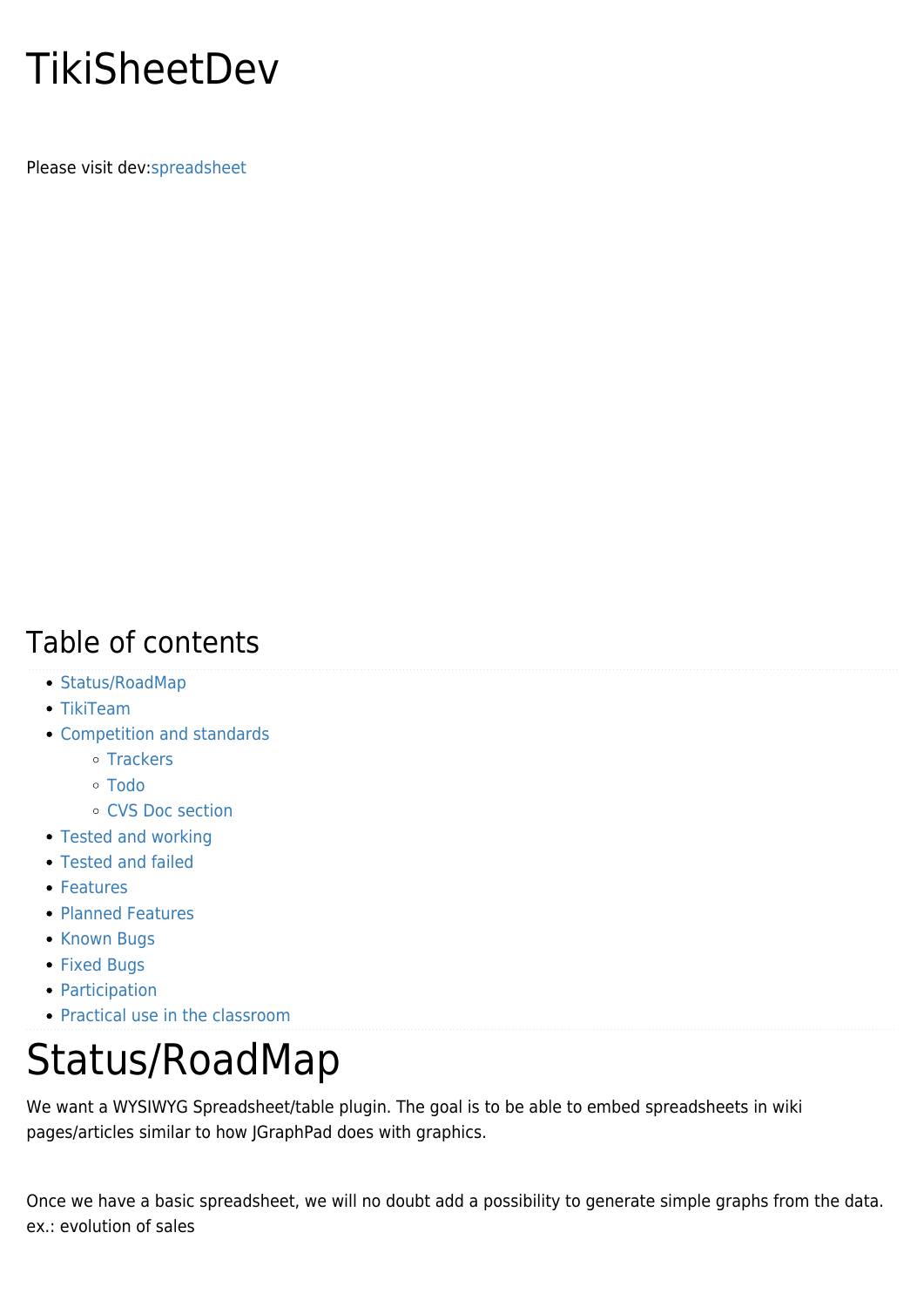We initially partnered with [Jeppers](https://tiki.org/Jeppers) (java applet) but now we are writing from scratch in Javascript, aka TikiSheet. TikiSheet is designed to be modular and portable to other web applications.

To try it our now, please see TikiSheetDemo

# TikiTeam

[Louis-Philippe Huberdeau](https://tiki.org/UserPagelphuberdeau) [Marc Laporte](https://tiki.org/UserPagemarclaporte)

## Competition and standards

There does not seem to be any other open source projects which offer similar functionality. We hope other open source web applications will also use & enhance TikiSheet.

Please see [Spreadsheet/table editor in directory](http://tikiwiki.org/directory70) for related info.

#### **Trackers**

#### [original RFE](http://sourceforge.net/tracker/?group_id=64258&atid=506849&func=detail&aid=633441)

#### Todo

- reinstate libs which were deleted (they are now LGPL)
- add individual (sheet per sheet) permissions to override general perms
- reinstate the items which should be the application menu. (I think they were there before) (ex.: list sheets, new sheet, admin sheets). Items should only appear if the user has appropriate perms
- watch feature (small eye) next to the edit button
- history of sheet should list when it was modified and by whom.
	- requires modification of the database, information not kept at this time (not before release)
- add TikiSheet to Tiki rewrite rules
- add TikiSheet to search engine
- export in character code selected by user in his/her prefs (currently csv export only possible in utf-8).

#### CVS Doc section

We need the full URL of a standard localhost site for sheet creation and admin... Where are the params found for this tool? ML: What do mean?

Now considered as 'quite stable' in CVS, try it out!

TikiSheet is a web-based spreadsheet, similar to MS Excel or OOo Calc. If you use a different browser and find bugs, feel free to report them, [I](https://tiki.org/UserPagelphuberdeau) might be able to fix them.

# Tested and working

- $\bullet$  Mozilla > 1.3
- Firefox  $> 0.7$
- $\bullet$  Internet Explorer 6 (2004-05-24)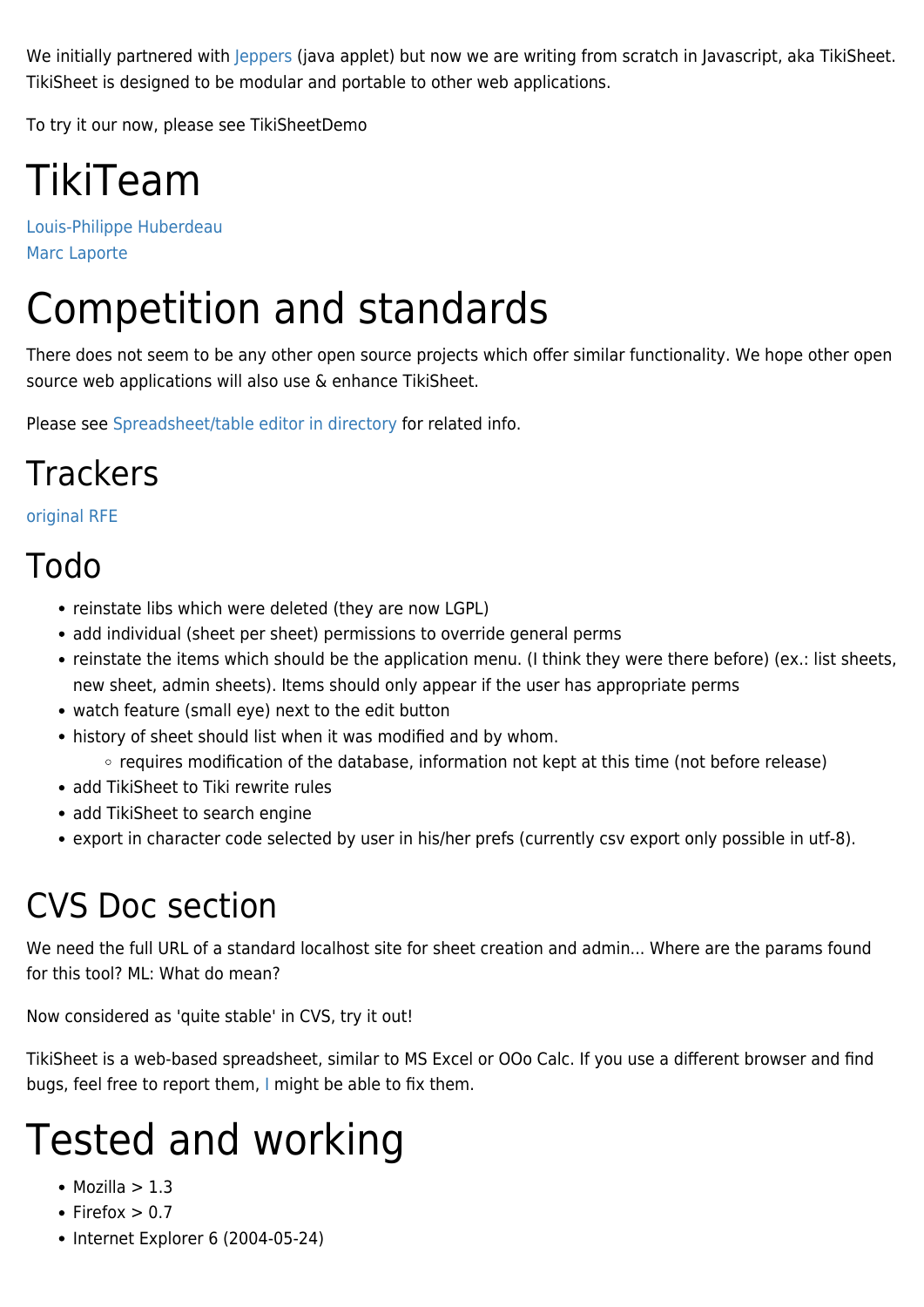• Konqueror 3.5

# Tested and failed

- Konqueror (version?)
- Opera 7.54u2 for Windows

Really, if you want to test it out, get tiki from CVS and try it out!!

#### Features

- 1. Dynamic row and column add/removal
- 2. Cell merging
- 3. Calculations, easy to extend
	- All standard operators
	- SORT
	- MIN
	- o MAX
	- SUM
	- AVG
	- $\circ$  SUMIF
- 4. History/Rollback capacity
- 5. Import/Export
	- Text file (TikiSheet native)
	- $\circ$  CSV
	- MS Excel
	- OpenOffice.org (disabled)
	- Wiki Tables (import only)
- 6. Flexible CSS-driven output format configuration
	- o Specify the CSS class used by the table
	- o Identify how many rows are part of the header and footer
	- $\circ$  Keeps history/rollback when used with the default database handler
- 7. Copy calculations on multiple cells
- 8. Tiki integration, [plugin available](https://tiki.org/PluginSheet) in wiki pages
- 9. Cell formatting
- 10. Charts (using GraphEngine, see GraphEngineDev )

# Planned Features

- Import/Export
	- OpenOffice.org
- Fix for Konqueror (this is WAY down the list)
- Integrate with Trackers (Import/Export for Trackers)